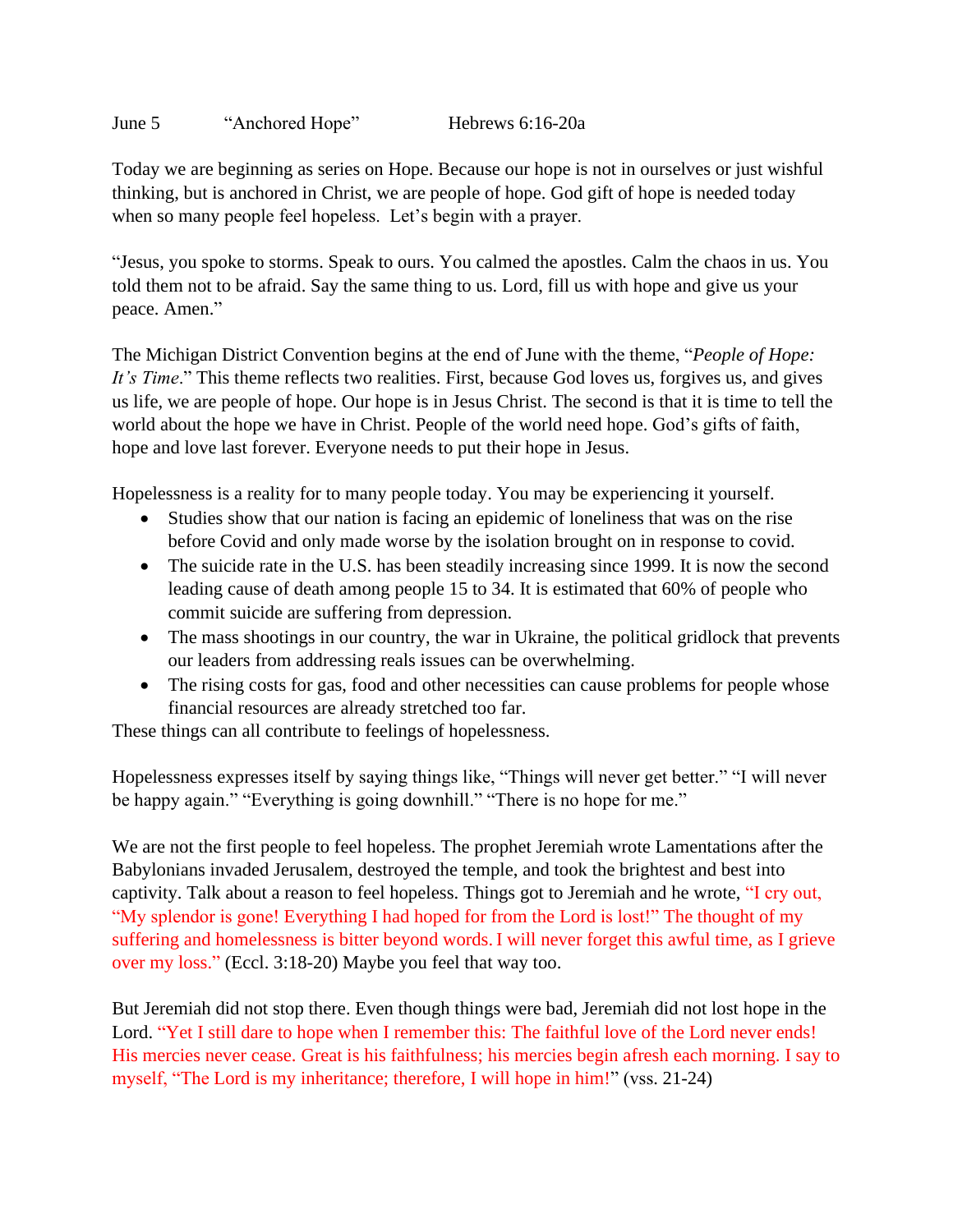Did you hear the word "Yet?" With the word "Yet," the Holy Spirit gave hope to Jeremiah. The Spirit gives hope to you and to me too. We are "Yet" people because of God's great love and compassion. Jesus' followers had lost all hope on Good Friday after Jesus' died and was buried. Yet the women went to the tomb, found the stone rolled away and heard the angel tell them Jesus had risen from the dead, just as He promised.

The book of Hebrews in the New Testament tells us about the hope we have in Christ. "So, God has given both his promise and his oath. These two things are unchangeable because it is impossible for God to lie. Therefore, we who have fled to him for refuge can have great confidence as we hold to the hope that lies before us." (Hebrews 6:18-19) When God makes a promise, He keeps it. God cannot lie. That means we can hold onto the Hope that God gives us, hope for this life and the hope of eternal life to come.

The world tells us to look inside ourselves for hope. But that doesn't work. How can I find hope inside when I am broken and hurting? The world tells us that everything has a purpose. But does it? Tell the parents that have lost a child to a crazed gunman. There is no explanation for this evil other than sin. People who think this life is all there is, who believe there is no God and no absolute rights and wrongs can do terrible things that cause other people to suffer.

People also say everything works out for the good. This is a distortion of the promise that God gives to His people. The Apostle Paul tells us, "We know that God causes everything to work together for the good of those who love God and are called according to his purpose for them." God can work everything out for our good, for the good of those who believe and trust in Him. Paul didn't say that everything works out for the good of everybody.

Paul tells us that God always loves us. "I am convinced that nothing can ever separate us from God's love. Neither death nor life, neither angels nor demons, neither our fears for today nor our worries about tomorrow—not even the powers of hell can separate us from God's love." (Romans 8:38) God's unconditional love makes the difference in our lives. Because God loves us, we can put our hope in Him.

The book of Hebrews continues. "This hope is a strong and trustworthy anchor for our souls." (vs. 19) When a boat is tied to an anchor, it is secure. A boat that is not anchored can be pushed around by the wind and the waves. Hope that is wishful thinking is no good. We can hope that the Tigers make the playoffs this year, but it is not likely. We need an anchor in the storms of life. Hope in Christ is more that wishful thinking. It is hope anchored to Jesus' victory over sin and death.

Jesus can give us calm in the storms of life. Jesus tells us that He is the resurrection and the life (John 11:25-26), that He will give us rest when we are tired from trying to carry more than we can handle (Matthew 27:27), and that He will always be with us (Matthew 28:20)